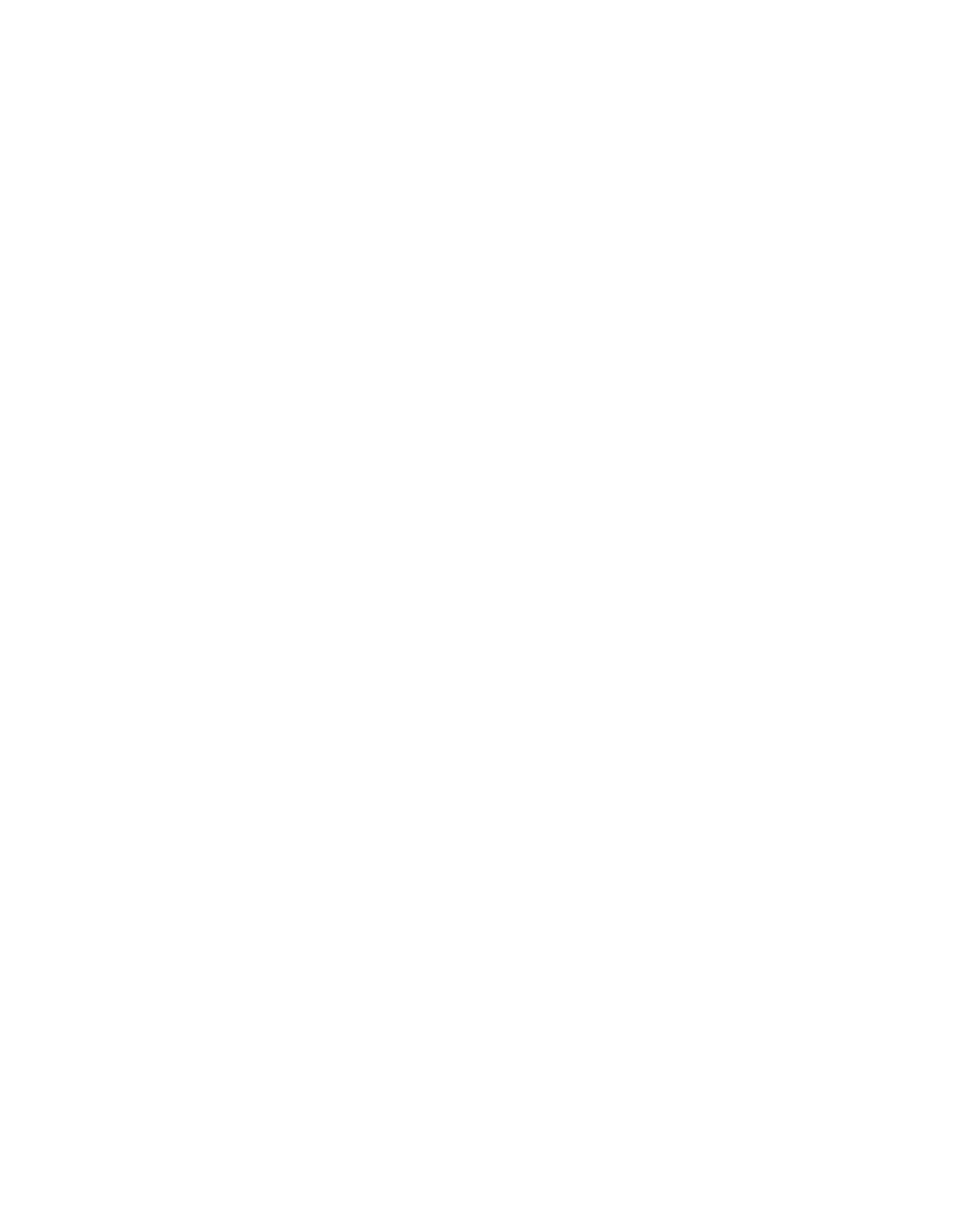## **Data Exchange**

Data packets are exchanged with the optimal rate and power, and receptions are acknowledged by the receiving nodes. The details of the process are described next.

A coordination (CO-PNC) frame is broadcasted by *r* to coordinate packet transmissions of *s*1 and *s*2, which contains information regarding whether PNC should be adopted and the transmission rates and powers that should be used by *s*1, *s*2, and *r*.

When CO-PNC is successfully received and PNC is adopted,  $s_1$  transmits its data frame at data rate  $R(s_1)$  after  $T_{\text{SIFS}}$ , and  $s_2$  starts its transmission after  $2T_{\text{SIFS}} + (L_{\text{PHY-Hd}} +$  $L_{\text{MAC-Hd}}$ / $R(s_1)$  and transmits in a bit-reversed order, which means that *s*2 sends the tail of its data frame at first and the header at last. The node holding the shorter packet sends first, and the two packets are transmitted at the same rate. As a result, a time difference between the two data frames ensures that *r* can successfully decode the headers of both packets sent by the source nodes [5]. If a destination has to overhear packets, it is set to the promiscuous mode after receiving the CO-PNC frame. After successful overhearing, this destination node switches back to the normal mode.

Relay *r* receives a partly superposed signal sent by *s*1 and *s*2, and broadcasts the resulting partly coded packet to the destinations  $d_1$  and  $d_2$ . Then, each destination node attempts to decode the coded packet by using the copy of its overheard/own packet. If the intended packet is extracted from the coded packet by the destination, an ACK frame is responded to *r*. After receiving the ACK frames from the destination nodes, an ACK-PNC frame is broadcasted to the sources  $s_1$  and  $s_2$  by  $r$  to finish this PNC round.

If PNC is not selected as the relaying method, data exchange is performed with CNC or PR. When RTS-PNC has been sent for the current transmission round but PNC is not appropriate to use according to later judgments, the data exchange stage of the timing diagram in Fig. 3 is modified to accommodate CNC or PR [7]. Otherwise, when RTS-PNC has not been sent and CNC or PR is selected directly, the reliable broadcasting method as proposed in [9] is used for CNC and the conventional IEEE 802.11 MAC is used for PR.

# **NAV Setting and Updating**

The length of the NAV is carried in the duration field of each frame and used to reserve channel. When nodes other than  $s_1$ ,  $s_2$ ,  $d_1$ ,  $d_2$  and  $r$  receive the frames sent during the packet exchange process, they update their NAV timers and remain silent until the time specified by the NAV timers expire. Different NAV length carried by different frames is shown in Fig. 3.

Before the relaying method and transmission rates are decided (i.e. in the stage of preparing for PNC), the NAVs of the CTS frames are temporarily set as the case where the PR relaying method is used and all transmissions are at the lowest rate, to guarantee that the temporary NAVs are not shorter than the time of the whole transmission process.

In the data exchange stage, based on the selected relaying method and transmission rates, the NAV length in the CO-PNC frame is set to precisely cover the remaining time used for data exchange. Generally, the NAV length will be shorter than that in the CTS frame.

In conventional MAC protocols, one node updates its own NAV timer when the NAV length specified by the received frame is larger than the current NAV setting. However, we cannot update the NAV setting in the same way for our PNC-supported MAC protocol discussed in this article because the NAV length may need to be reduced. To resolve this problem, each node maintains a NAV table, which is indexed by node address. Each entry in the NAV table is an individual timer representing the corresponding node. Every time when receiving a new packet, the corresponding entry in NAV table at the receiving node is updated with the latest NAV setting from the sender (no matter whether it increases or decreases the NAV length). The node does not transmit until all NAV timers in the table expire. Recall that the source and destination nodes initially set the NAV length to the largest possible value in their CTS frames. These can be shortened subsequently in data frames and ACK frames, where the NAV lengths are set precisely to the time needed for transmission. This is possible because the relaying method has been determined at this point. When using PNC, the headers of the partly superposed data frame can be separately decoded, hence *s*<sup>1</sup> and *s*2 can specify their NAV lengths individually.

## **PERFORMANCE EVALUATION**

The performance of the cross-layer collaboration mechanism is evaluated on our discrete-event simulator which has detailed physical-layer modeling and supports all the operations in the physical, MAC, and network layers. The simulator is developed jointly with MATLAB and C. We consider the following mechanisms in the simulations: 1) supporting three relaying methods (including PNC, CNC, and PR) with constant transmission powers and data rates (named as PNC-CNC-PR-const); 2) supporting three relaying methods (including PNC, CNC, and PR) with adaptive transmission powers and data rates (named as PNC-CNC-PR-adapt); 3) supporting two relaying methods (including CNC and PR) with constant transmission powers and data rates (named as CNC-PR-const); 4) supporting two relaying methods (including CNC and PR) with adaptive transmission powers and data rates (named as CNC-PRadapt); 5) only supporting PR with constant transmission powers and data rates (named as PR-const); 6) only supporting PR with adaptive transmission powers and data rates (named as PR-adapt). The rate and power adaptation method developed in [10] is used. A random topology is considered, where 14 random flows exist among 20 nodes that are randomly distributed in an  $800 \times 800$  m<sup>2</sup> area.

The throughput performances of these mechanisms are shown in Fig. 4. We can observe that the PNC-CNC-PRadapt mechanism outperforms other mechanisms. It implies that the PNC-oriented cross-layer collaboration mechanism can significantly improve throughput via adaptive transmission and resource allocation based on traffic pattern and network conditions. We can also observe that the PNC-CNC-PR-const mechanism performs better than other mechanisms that also have constant powers and rates. It demonstrates that PNC can improve throughput, especially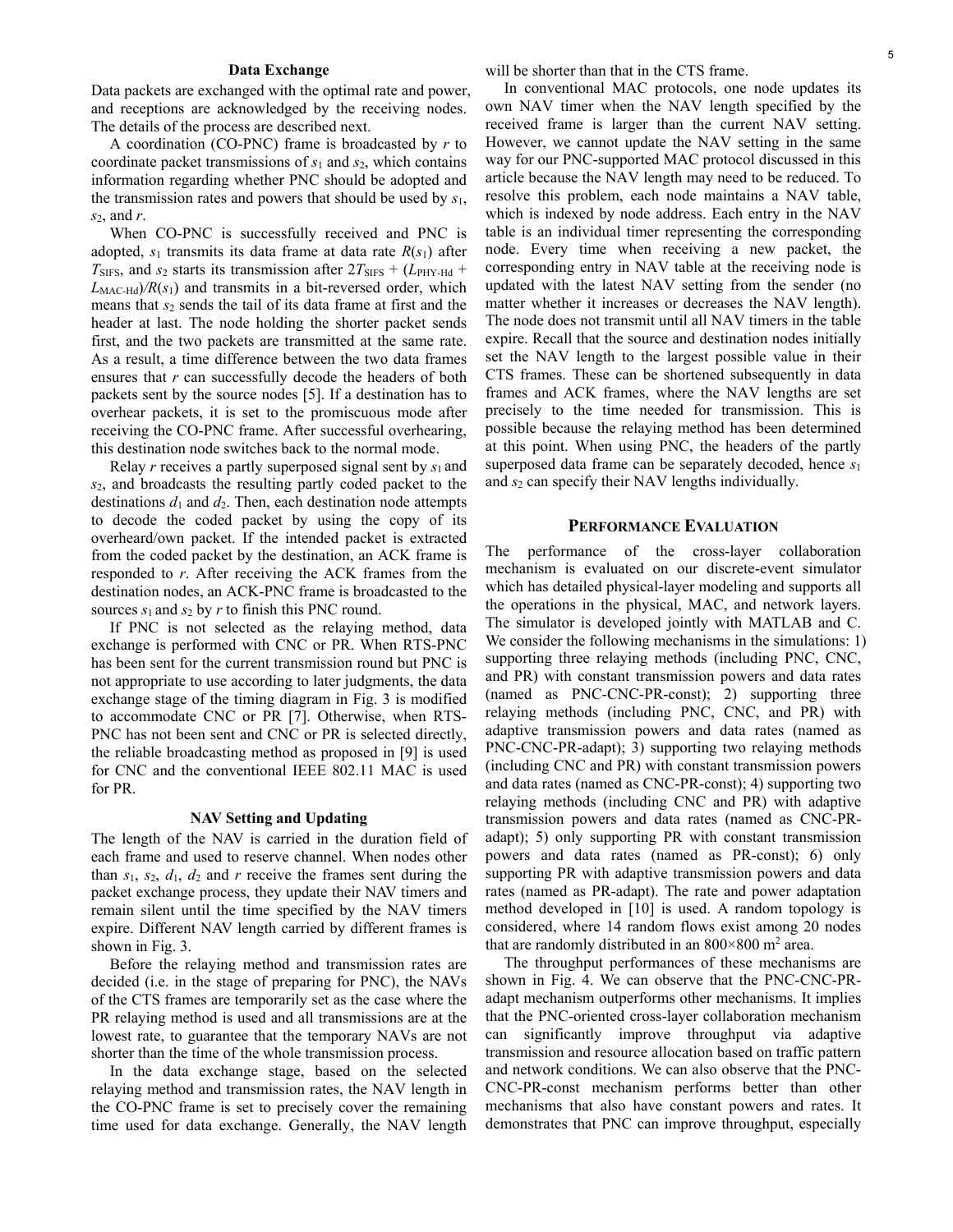with the efficient collaboration between physical layer and upper layers. We can also find that the CNC-PR-adapt mechanism has the lowest throughput among all the mechanisms with rate and power adaption, which is caused by unnecessary overhead for coding opportunity sensing [9].

The end-to-end delay performances of these mechanisms are shown in Fig. 5. We can observe that the end-to-end delays of the PNC-supported mechanisms are similar as or slightly higher than those of the PNC-excluded mechanisms. The reason is that unsuccessful PNC operations due to contentions at bottleneck nodes cause relaying method switching at the cost of delay. However, when we compare PNC-CNC-PR-adapt with PR-adapt, the throughput gain is much higher than the delay increases. We can therefore still conclude that PNC with adaptive rate and power control is beneficial, particularly for throughputdemanding applications, such as file transfer.

In summary, the performance gain in terms of delay using PNC-CNC-PR-adapt is much better than those of most other methods, while the throughput gain is definitely the best when PNC-CNC-PR-adapt is adopted



Fig. 4 Throughput comparison between different transmission mechanisms.



Fig. 5 End-to-end delay comparison between different transmission mechanisms.

# **CONCLUSION AND FUTURE WORK**

The emerging physical-layer techniques for cooperative communications are promising for improving spectrum resource utilization. In order to further explore the efficient implementation of these techniques, in this article, we have taken PNC as an example and presented a MAC-centric cross-layer collaboration mechanism for PNC. By leveraging cross-layer coupling, the information collected from different layers is synthesized to help wireless nodes to coordinate efficiently and adaptively. The idea of crosslayer collaboration for PNC presented in this article can be applied to other similar physical-layer techniques and has the potential to advance the development of cooperative communications.

In future research, information and requirements in upper layers (e.g. application layer) should be considered to deepen the cooperation between nodes. Especially, crosslayer information exchange between the bottom three layers and the application layer should be reinforced so that users' preferences collected in the application layer can timely help the bottom three layers to optimize the cooperation via reasonable resource assignment and appropriate utilization of physical-layer techniques. Additionally, the tradeoff between performance and complexity in the cross-layer collaboration mechanism design for emerging physicallayer techniques should be considered. Efforts should be made to reach the design goal effectively by a simple way with low signaling overhead.

#### **ACKNOWLEDGMENT**

Lei Guo was the corresponding author for this paper. This work was supported in part by the National Natural Science Foundation of China (61172051, 61302072, 91438110, 61471109), the Fundamental Research Funds for the Central Universities (N110804003, N120804002, N120404001), the Program for New Century Excellent Talents in University (NCET-12-0102), and the Specialized Research Fund for the Doctoral Program of Higher Education (20120042120049).

#### **REFERENCES**

- [1] S. Zhang, S. C. Liew, and P. P. Lam, "Hot topic: physical-layer network coding," in *Proc. ACM MOBICOM 2006*, Sept. 2006, pp. 358–365.
- [2] A. Akhtar, M. Nakhai, A. Aghvami, "On the Use of Cooperative Physical Layer Network Coding for Energy Efficient Routing", *IEEE Transactions on Communications*, vol. 61, no. 4, April 2013, pp. 1498-1509.
- [3] S. Katti, S. Gollakota, and D. Katabi, "Embracing wireless interference: analog network coding," in *Proc. SIGCOMM 2007*, Aug. 2007, pp. 397–408.
- [4] M. Khabbazian, F. Kuhn, N. Lynch, M. Medard, and A. ParandehGheibi, "MAC design for analog network coding," *MIT Computer Science and Artificial Intelligence Laboratory Technical Report*, Aug. 2010.
- [5] S. Wang, Q. Song, X. Wang, and A. Jamalipour, "Distributed MAC protocol supporting physical-layer network coding," *IEEE Transactions on Mobile Computing*, vol. 12, no. 5, May 2013, pp. 1023–1036.
- [6] A. Argyriou, "Coordinating Interfering Transmissions in Cooperative Wireless LANs", *IEEE Transactions on Wireless Communications*, vol. 10, no. 11, Nov. 2011, pp. 3804–3812.
- [7] F. Wang, Q. Song, S. Wang, L. Guo, and A. Jamalipour, "MAC protocol supporting physical-layer network coding with overhearing," in *Proc. IEEE GLOBECOM 2013*, Dec. 2013, pp. 5128-5133.
- [8] M. Gast, *802.11 Wireless Networks: The Definitive Guide, Second Edition*. Sebastopol: O'Reilly Media, Inc., 2005.

© 2014 IEEE. Personal use of this material is permitted. Permission from IEEE must be obtained for all other uses, in any current or future media, including reprinting/republishing this material for advertising or promotional purposes, creating new collective works, for resale or redistribution to servers or lists, or reuse of any copyrighted component of this work in other works.